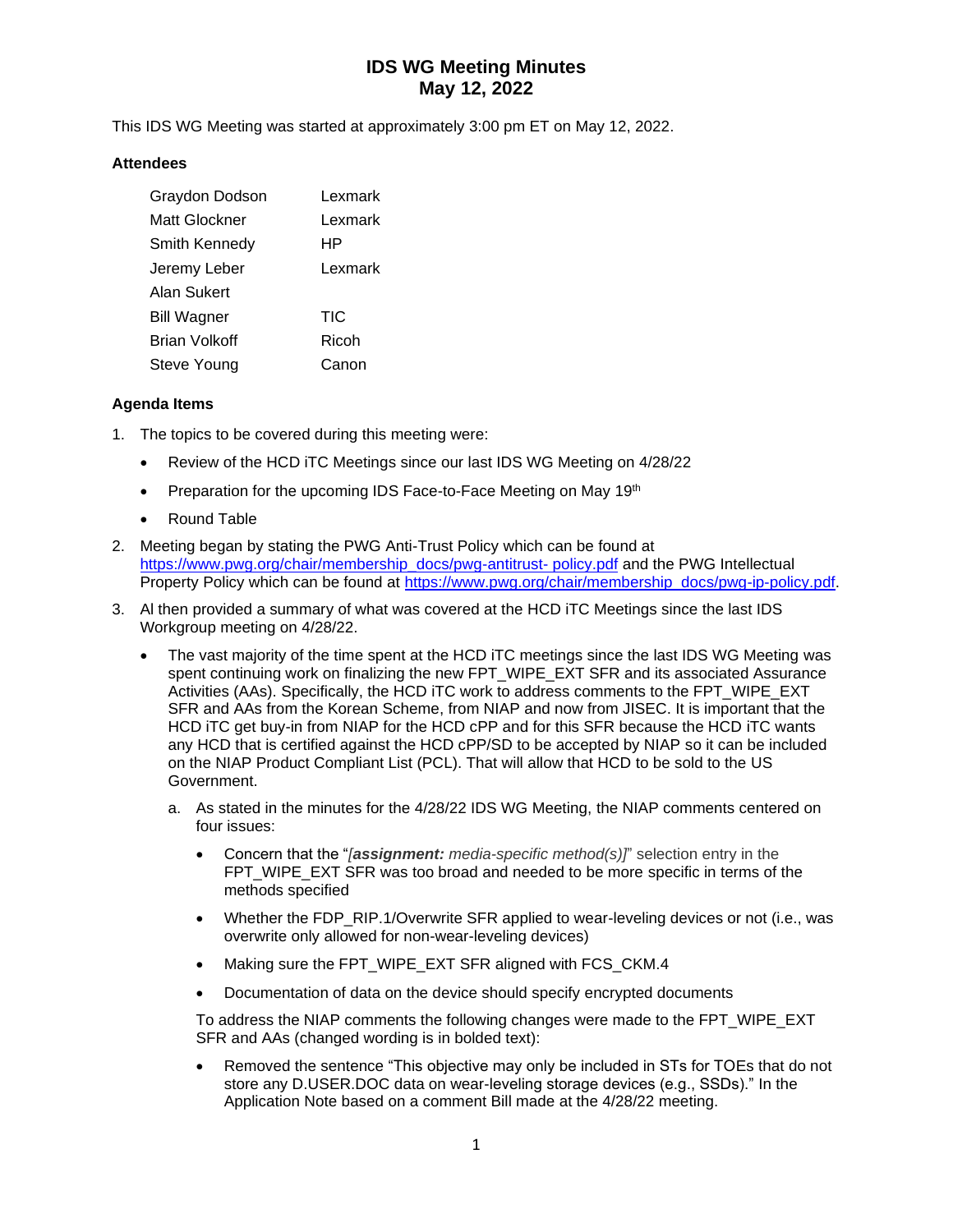- Changed the "*[assignment: media-specific method(s)]*" selection entry in the FPT\_WIPE\_EXT SFR to three new specific method entries:
	- *media specific eMMC method,*
	- *media specific ATA erase method*
	- *media specific NVMe method* (Note this was added at the request of JBMIA)
- Modified AA Test 3 to be consistent with the above change as follows:

Test 3: [*Conditional: If a media-specific method or block erase is selected*] Using a debug log or special tooling that the developer shall provide, the evaluator shall verify that the **media-specific method** or block erase command is executed.

This test verifies the execution of the **media-specific method** or block erase command.

• Added the following to the TSS AA:

**The evaluator shall ensure the storage medium(s) subject to overwrite are identified and the storage medium(s) leverage functionality that matches the selection on wear-leveling.** 

**The evaluator shall examine the TSS to ensure that the TSS describes the type(s) of overwrite (e.g., single overwrite with zeros) of D.USER.DOC that the TOE performs.** 

• Add the following to the Guidance AA:

**The evaluator shall check to ensure that the operational guidance describes the type(s) of overwrite (e.g., single overwrite with zeros) of user document data that the TOE performs.** 

• Removed the following from the TSS AA:

The evaluator shall review the types of storage devices and determine that all wearleveling types of storage (e.g., SSDs) are not cleared solely by an "overwrite" method, the TSS documents that D.USER or D.TSF could remain on the device.

- b. The ITSCC comments resolved around two issues:
	- Whether or not cryptographic erase applies to the FDP\_RIP.1/Overwrite SFR. They think that the cryptographic erase is already covered by SFR FPT\_WIPE\_EXT, and from a technical point of view the cryptographic erase is not a kind of overwrite since the data to be overwritten remained undeleted. So, they are not sure if it would be appropriate to use cryptographic erase as an overwrite method
	- In SFR FDP\_RIP.1.1/Overwrite, it seems that the option "by destroying its cryptographic key" seems to be for "wear-leveled storage device", while the other option "by overwriting data" seems to be for "non-wear-leveled storage device". Is it possible to select "by overwriting data" for "wear-leveled storage device"? Is it possible to overwrite data on a wear-leveled storage device such as SSDs?

We got into a good discussion on the second issue. The question of whether it is possible to perform overwrite on a wear-leveling device like an SSD is that currently technically it is possible but impractical. For a wear-leveling device, what it would entail is to have every temporary image file created by a job have its own unique key that can be destroyed rather than have a common key for all temporary image files created and stored on the wearleveling device.

The real impetus for wanting this capability for a wear-leveling device has to do with the reason why customers want HDDs with the classic overwrite function (more on this later) even if an HDD is an extra option. Most vendors implement (and customers want) an overwrite function that is generally denoted as "Immediate Image Overwrite (IIO)". What IIO does is that after every print, scan, copy or fax job is finished processing by the HCD, any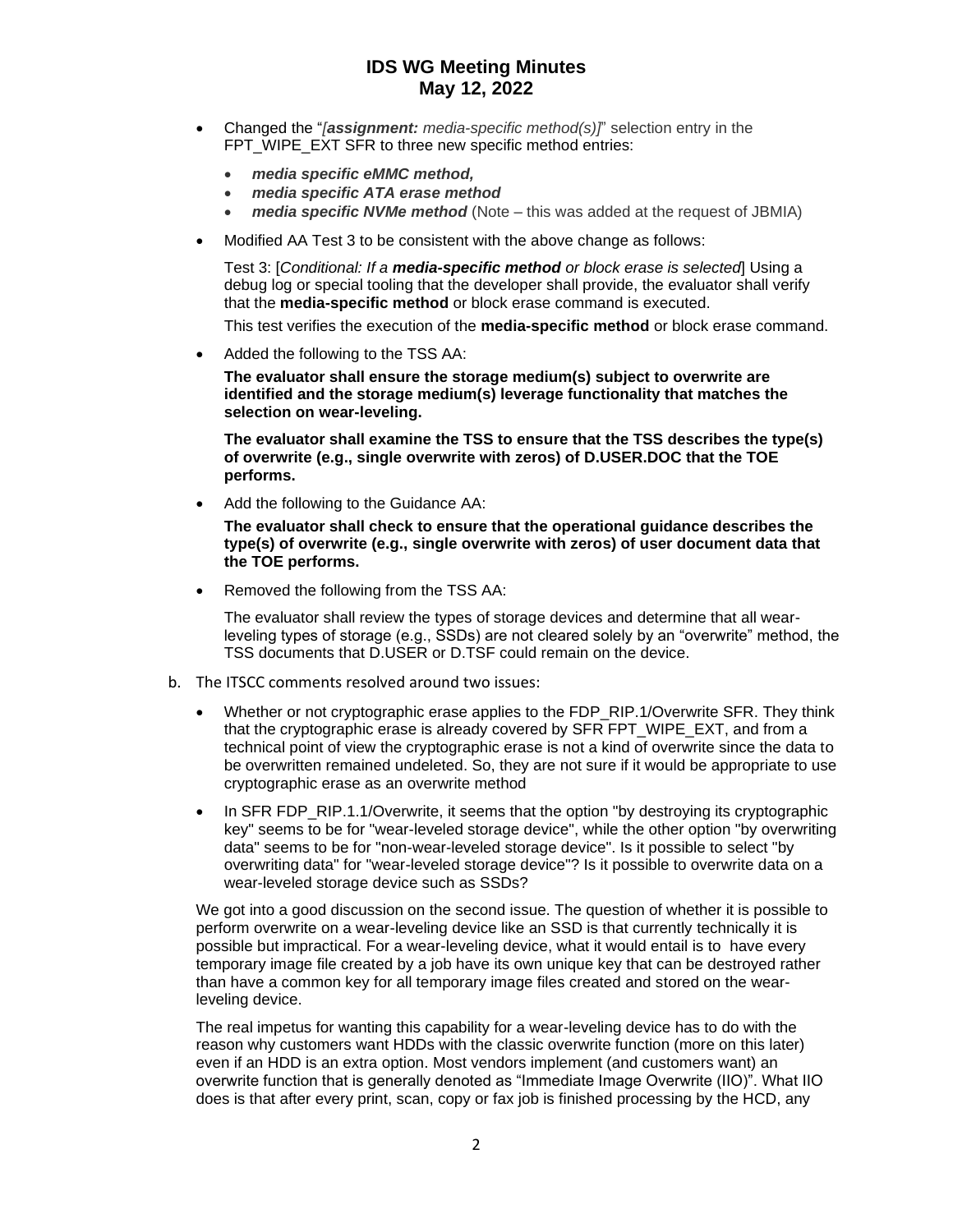temporary image files created during processing of that job are immediately overwritten by whatever overwrite algorithm that vendor uses (e.g., all zeros).That way, no matter what happens the customer is sure that no temporary image files will be retained at the end of the day, at decommissioning, etc. Currently, because of how Cryptographic Erase currently works there is no equivalent to IIO for wear-leveling devices and customers would like to have it. But, as stated above, that would require that each job have a unique key assigned to the image file created and currently that is not practical.

To address the ITSCC issues, the following change was made:

- The wording of the FDP\_RIP.1/Overwrite SFR was modified as follows to clarify that it applied to both wear-leveling and non-wear-leveling devices -- FDP\_RIP.1.1/Overwrite Refinement: The TSF shall ensure that any previous information content stored on a **[selection: wear-leveled storage device, non-wear-leveled storage device]** of a resource is made unavailable [selection: by overwriting data, by destroying its cryptographic key] upon the deallocation of the resource from the following objects: D.USER.DOC.
- c. JISEC had two issues but they were significant:
	- The proposal of FDP\_RIP.1.1/Overwrite does not meet the requirements of original FDP\_RIP.1 defined in the CC part2, nor the allowed refinement operation defined in the CC part1. This is because there are residual data that cannot be erased by overwriting data for wear-leveled storage device. Therefore, it does not meet the requirements of original FDP\_RIP.1.
	- We are not sure why NIAP and HCD iTC want to include a mandatory requirement, cryptographic erase (destroying cryptographic key), as an optional requirement. Why is the following method not good?
		- Exclude cryptographic erase from the optional requirements, Overwrite and Purge.
		- Clarify that cryptographic erase is included as a mandatory requirement.

The first JISEC comment was surprising. The actual text of FDP\_RIP.1 from ISO/IEC 15408 Part 2 is:

**The TSF shall ensure that any previous information content of a resource is made unavailable upon the [selection:** *allocation of the resource to, deallocation of the resource from***] the following objects: [assignment:** *list of objects***].**

which only requires that the data be made "unavailable". The modified SFR in the latest version of the HCD cPP is:

**FDP\_RIP.1.1/Overwrite Refinement:** The TSF shall ensure that any previous information content of a resource is made unavailable [selection: **by overwriting data**, **by destroying its cryptographic key**] upon the **deallocation of the resource from** the following objects: **D.USER.DOC**.

Both overwrite and cryptographic erase will make the user document data unavailable. In discussing this first comment, the Secure Wipe Subgroup finally decided that the only real way to address this comment was to eliminate the use of FDP\_RIP.1. So, the Subgroup created a new Extended User Document Unavailability SFR FDP\_UDA\_EXT with the same content as the updated content of FDP\_RIP.1/Overwrite to address the ITSCC comments:

**FDP\_UDA\_EXT.1 EXTENDED:** The TSF shall ensure that any previous information content stored on a [selection: wear-leveled storage device, non-wear-leveled storage device] of a resource is made unavailable [selection: by overwriting data, by destroying its cryptographic key] upon the deallocation of the resource from the following objects: D.USER.DOC.

The hope is that this will address this particular JISEC concern.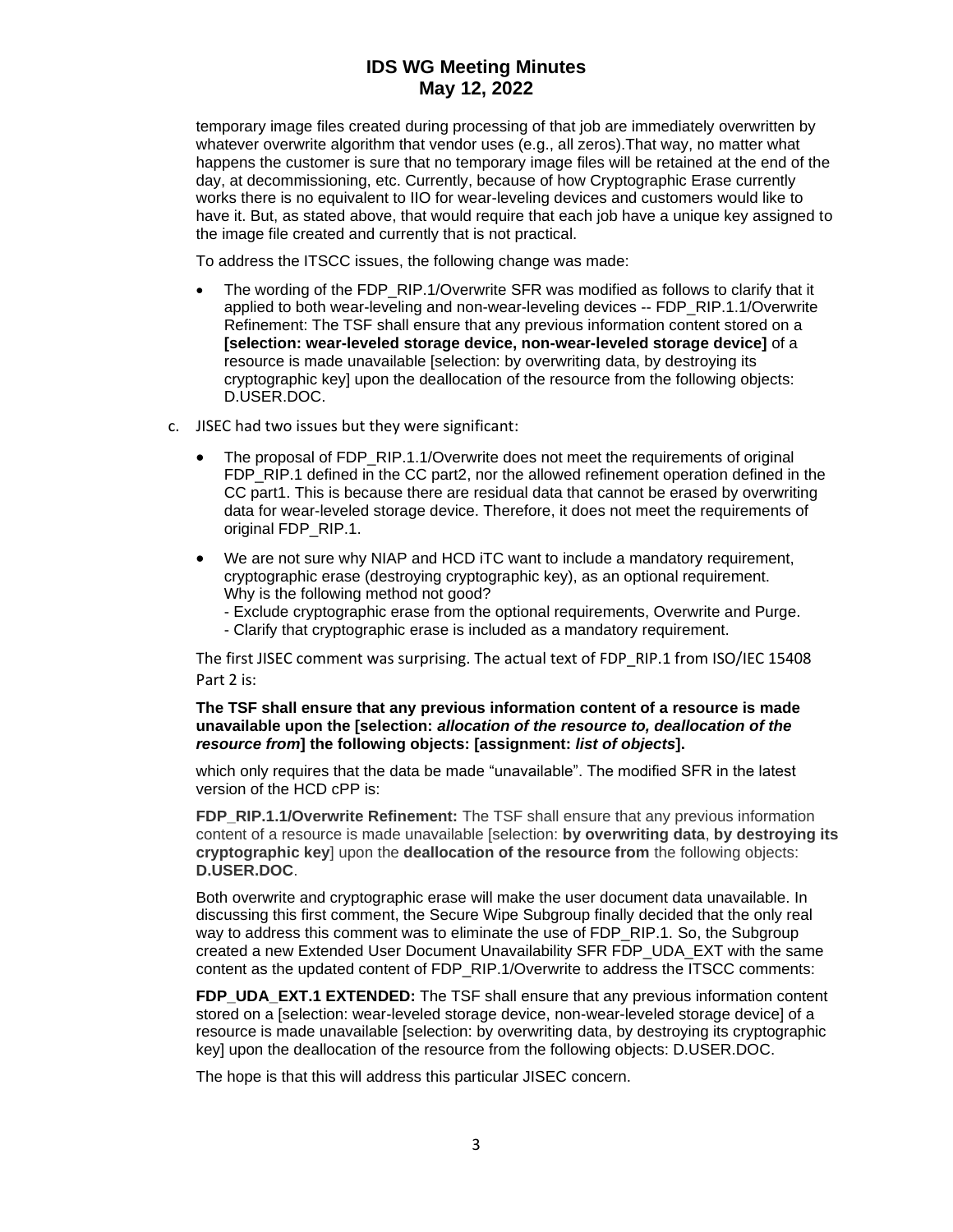As a side note, during this discussion we got into a conversation about "overwrite" and the fact that the term seems today to get overloaded in terms of its meaning. There is the overwrite function itself that actually writes a pattern over the user document data file, and there is the overwrite method as defined in NIST SP 800-88r1 as a means of sanitizing a hard disk drive "by using organizationally approved and validated overwriting technologies/methods/tools". The problem is that both meanings get used interchangeably and that causes confusion, which the Subgroup believed was part of JISEC's issue here.

Regarding the second JISEC comment, the Secure Erase Subgroup agreed that this comment was essentially asking that Cryptograph Erase has to be a mandatory requirement, whereas in the latest version of the HCD cPP both FDP\_RIP.1/Overwrite and FDP\_RIP.1/PURGE) which FPT\_WIPE\_EXT is replacing) are optional requirements. This particular issue really has two components – whether the FPT\_WIPE\_EXT SFR itself should be a mandatory SFR or whether the Cryptograph Erase option within the FPT\_WIPE\_EXT SFR should be a mandatory option.

The Secure Erase Subgroup reached consensus that as a minimum we should make the Cryptograph Erase option within the FPT\_WIPE\_EXT SFR a mandatory option; we couldn't reach consensus whether to make the SFR itself a mandatory SFR so we left that decision to the full HCD iTC at its next meeting. We did feel that if the FPT\_WIPE\_EXT SFR was to be mandatory it should probably be a Conditionally Mandatory SFR based on the type of storage media the HCD has.

We there updated the FPT\_WIPE\_EXT SFR as follows to address the second JISEC comment:

FPT\_WIPE\_EXT.1.1 The TSF shall ensure that any previous customer-supplied information content of a resource in non-volatile storage is made unavailable upon the request of an Administrator to the following objects: [*D.USER, D.TSF*] using the following method(s): *cryptographic erase and* [**selection:**

- *logically addresses the storage location of the data and performs a [selection: single, [assignment: ST author defined multi-pass]] overwrite consisting of [selection: zeroes, ones, pseudo-random pattern, any value that does not contain any CSPs],* 
	- *block erase,*
	- *media specific eMMC method,*
	- *media specific ATA erase method,*
	- *media specific NVMe method,*
	- *no other method*

] that meets the following: [*no standard*].

#### *Application Notes*

In this context, "cryptographic erase" encompasses any method that destroys the decryption key or the key that protects the decryption key while leaving encrypted D.USER and/or D.TSF on the storage media. This would include, for example, some ATA commands that only destroy the key. Note that key destruction is a mandatory requirement covered by FCS CKM.4 and FCS CKM EXT.4. cryptographic erase also uses the method described in FCS\_CKM.4 and FCS\_CKM\_EXT.4 for key destruction.

If the "overwrite" method is applied to any wear-leveling storage media, the ST author must assume that some encrypted D.USER and/or D.TSF remains on that storage media and document this condition in the TSS.

If a single magnetic drive is partitioned, and one or more of the partitions do not contain D.USER or D.TSF, the ST author should clarify whether the partitions not containing the data are included in the wipe function.

Wear-leveling storage media is characterized by differentiating between logical and internal physical addressing to enable longevity enhancements via erasures and re-writes being distributed across the physical media.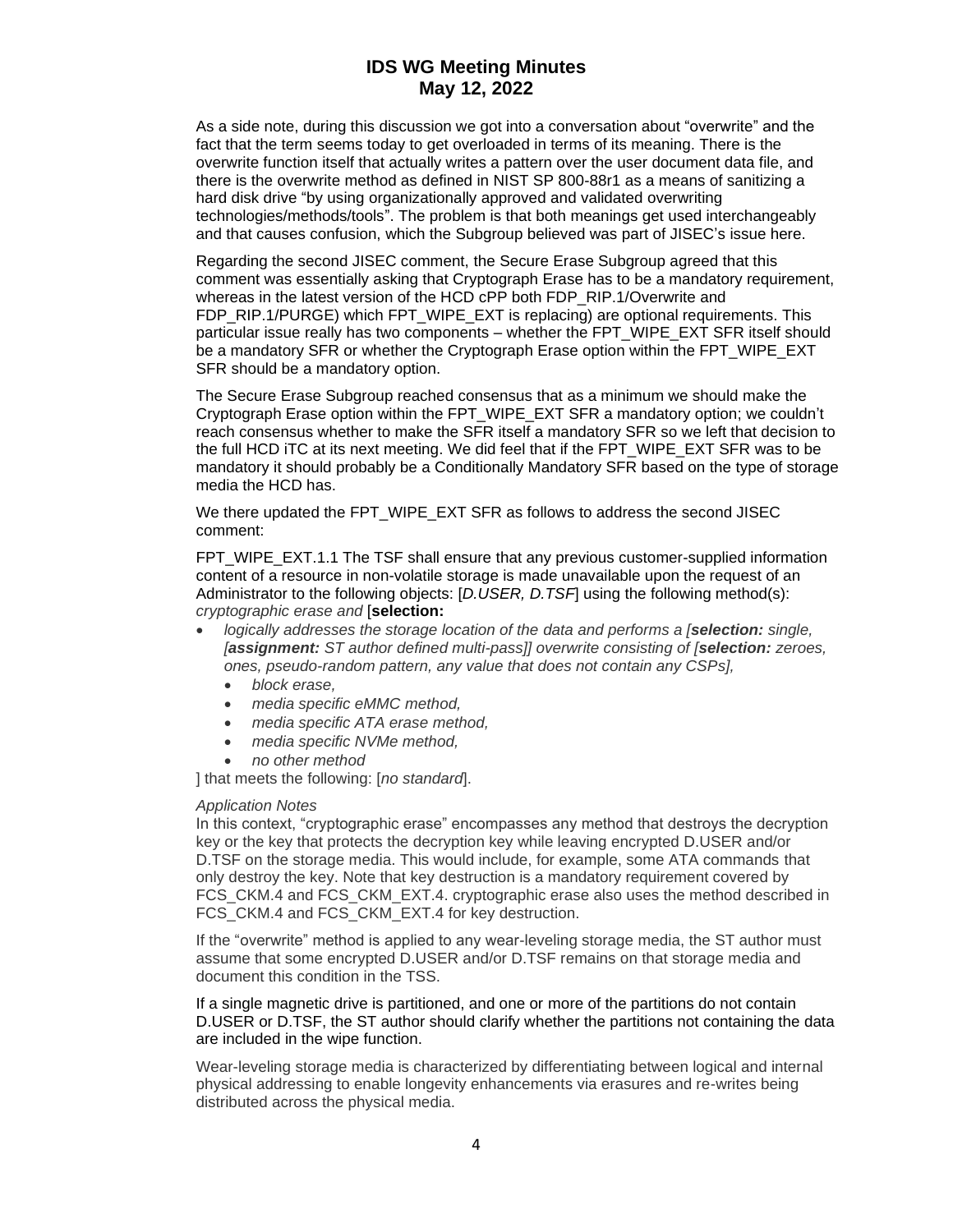• Al then brought up the issue of NTP. The HCD iTC has still not decided whether or not to include NTP in v1.0 because of the "secure NTP" requirements in the ND cPP version that would be used. More specifically, the NTP requirement from the ND cPP that is of concern is:

**FCS NTP EXT.1.2** The TSF shall update its system time using [selection:

- Authentication using [selection: *SHA1, SHA256, SHA384, SHA512, AES-CBC-128, AES-CBC-256*] as the message digest algorithm(s);
- [selection: *IPsec, DTLS*] to provide trusted communication between itself and an NTP time source.

].

The hope is that this will be resolved once and for all at the next HCD iTC Meeting on May 16<sup>th</sup>.

As part of the preparation for the meeting was given a "homework assignment" to sample some ND certifications done by NIAP to see what how they addressed NTP requirements. Al sampled 20 different vendors that had products certified by NIAP against ND cPP v2.2e and a summary of what he found was that:

- 18 of the 20 STs (one ST for each of the 20 products certified) did include the NTP SFR.
- For the 18 STs that included the NTP SFR:
	- 16 STs chose the "Authentication" selection option and 2 STs chose the trusted communication selection option.
	- For the 2 STs that chose the trusted communication selection option, both chose the IPsec protocol
	- For the 16 STs chose the "Authentication" selection option, all but two chose just SHA1 as the message digest algorithm even though SHA1 is being deprecated. This is a very interesting result given that most of the certifications sampled were completed within the last 12 months, well after deprecation of SHA1 had been announced.

It is hoped these results will help the NTP discussion at next Monday's HCD iTC Meeting.

- Al finally went briefly over the latest HCD iTC schedule status. As Al mentioned at the last IDS WG meeting, the current HCD iTC Workplan has the following key milestones
	- Submit Final Draft of HCD cPP and HCD SD: 5/16
	- Review HCD cPP/SD Final Drafts: 5/17 6/20
	- Review comments against HCD cPP/SD Final Drafts and update documents: 6/21 6/30
	- Publish HCD cPP v1.0 and HCD SD v1.0: 7/5/22

The HCD iTC was on-track for the Final Drafts of both the HCD cPP and HCD SD to be submitted for public review on 7/16 subject to any last-minute issues. However, based on the lack of consensus to fully address the JISEC comments by the Secure Erase Subgroup, the publishing of the Final Drafts of the HCD cPP and HCD SD are going to be delayed at least a week and possibly more than that. Al's best guess is that the two documents are more likely to be published around the end of July or beginning of August 2022 at the earliest.

4. Al them showed the agenda for the IDS Face-to-Face Session at the May PWG Meetings on May 19<sup>th</sup>. The agenda is as follow: